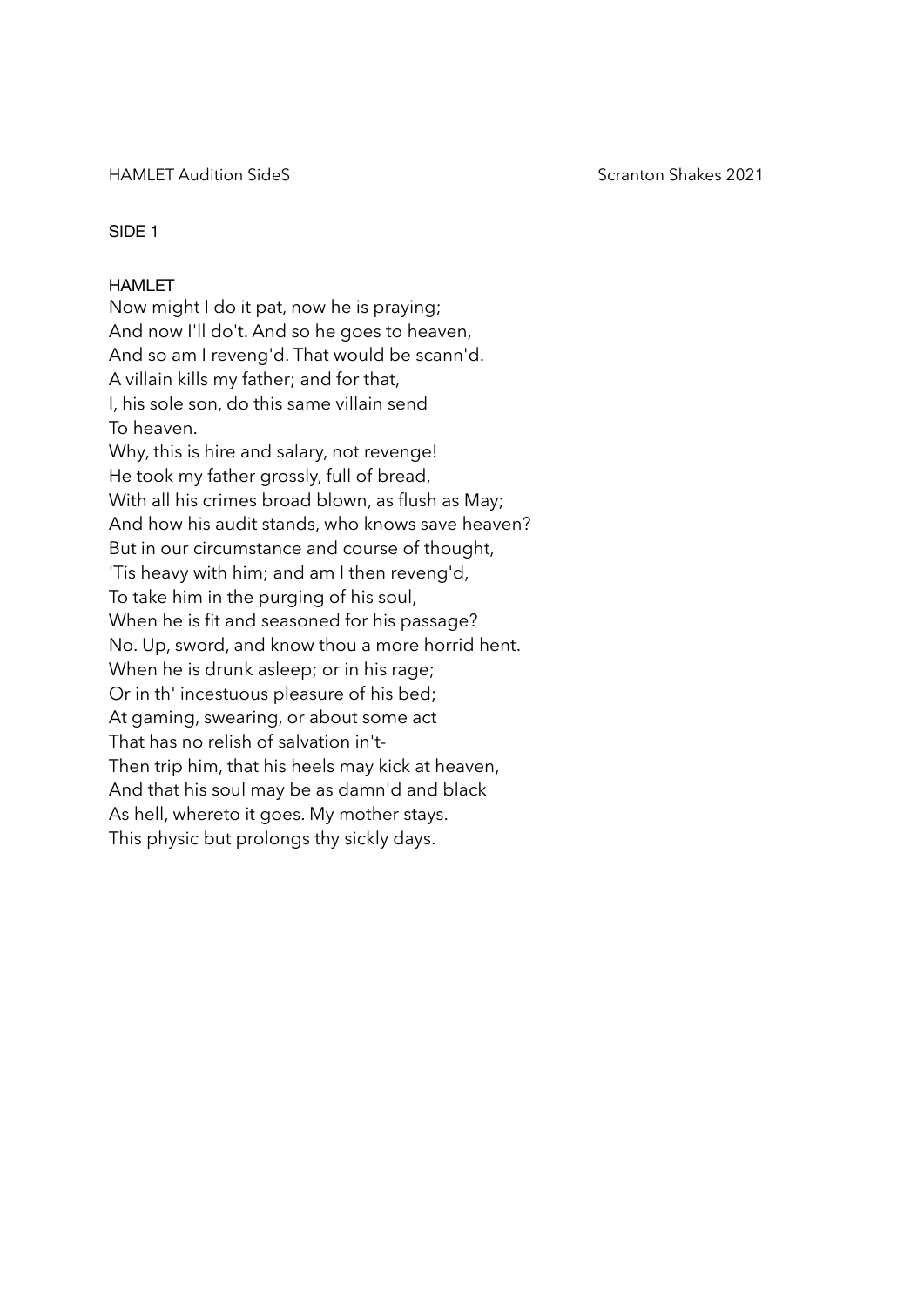# SIDE 2

**HAMI FT** 

Look here upon th's picture, and on this, The counterfeit presentment of two brothers. See what a grace was seated on this brow; Hyperion's curls; the front of Jove himself; An eye like Mars, to threaten and command; A station like the herald Mercury New lighted on a heaven-kissing hill: A combination and a form indeed Where every god did seem to set his seal To give the world assurance of a man. This was your husband. Look you now what follows. Here is your husband, like a mildew'd ear Blasting his wholesome brother. Have you eyes? Could you on this fair mountain leave to feed, And batten on this moor? Ha! have you eyes You cannot call it love; for at your age The heyday in the blood is tame, it's humble, And waits upon the judgment; and what judgment Would step from this to this? Sense sure you have, Else could you not have motion; but sure that sense Is apoplex'd; for madness would not err, Nor sense to ecstacy was ne'er so thrall'd But it reserv'd some quantity of choice To serve in such a difference. What devil was't That thus hath cozen'd you at hoodman-blind? Eyes without feeling, feeling without sight, Ears without hands or eyes, smelling sans all, Or but a sickly part of one true sense Could not so mope. O shame! where is thy blush? Rebellious hell, If thou canst mutine in a matron's bones, To flaming youth let virtue be as wax And melt in her own fire. Proclaim no shame When the compulsive ardour gives the charge,

Since frost itself as actively doth burn,

And reason panders will.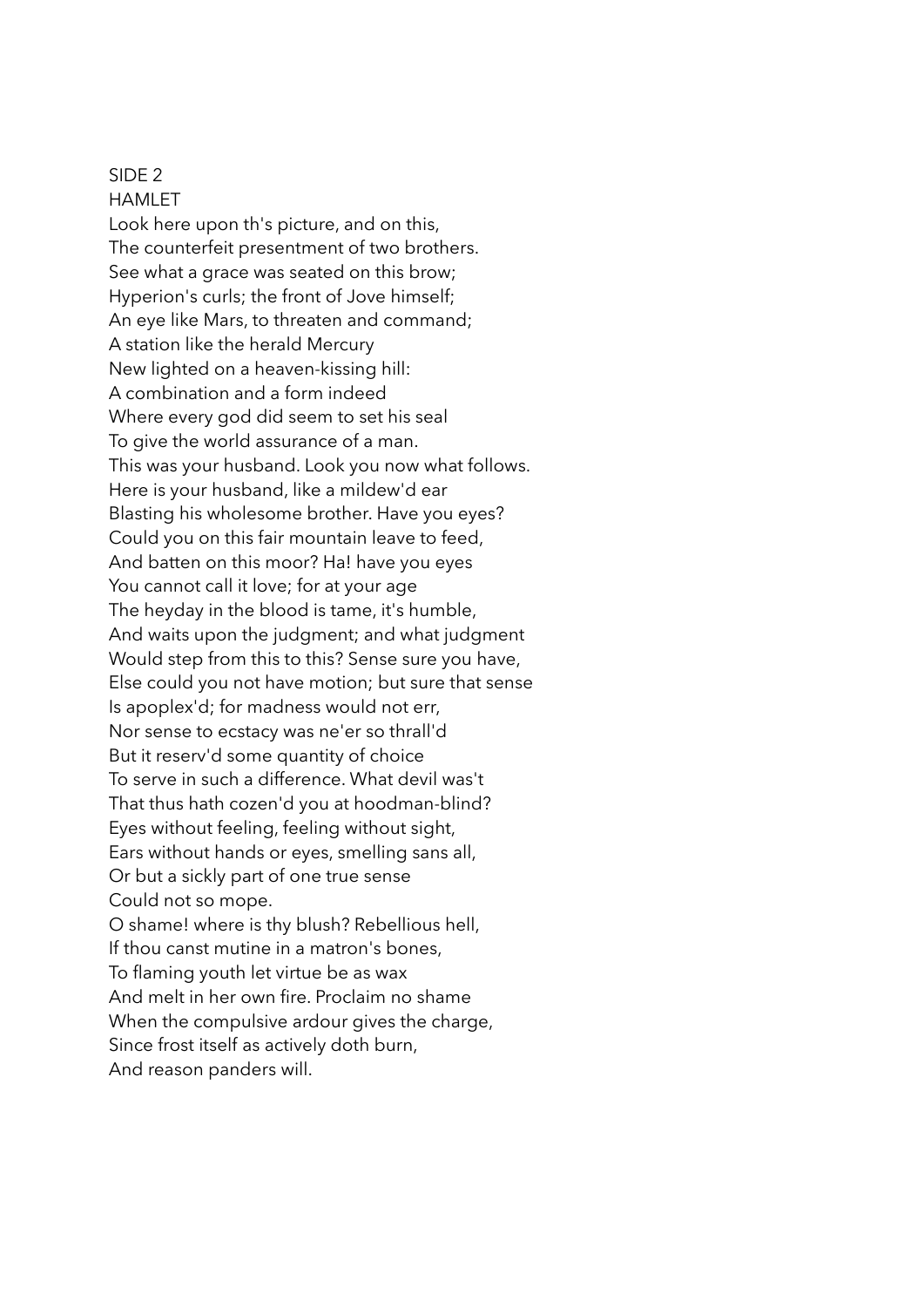HORATIO Audition Side Scranton Shakes 2021

## HORATIO

Two nights together had these gentlemen, Marcellus and Barnardo, on their watch In the dead vast and middle of the night Been thus encountered: a figure like your father\* Appears before them and with solemn march Goes slow and stately by them; thrice he walked By their pressed and fear-surprised eyes\* Almost to jelly with the act of fear, Stand dumb and speak. This to me In dreadful secrecy did they impart, And I with them the third night kept the watch Where, as they had delivered, both in time, Form of the thing, each word made true and good, The apparition comes. I knew your other, These hands are not more like. And answer made it none. Yet once methought It lifted up it head and did address Itself motion like as it would speak. But even then the morning cock crew loud And at the sound it shrunk in haste away And vanished from our sight. "Tis very strange As I do live, my honored lord, 'tis true, And we did think it writ down in our duty To let you know of it.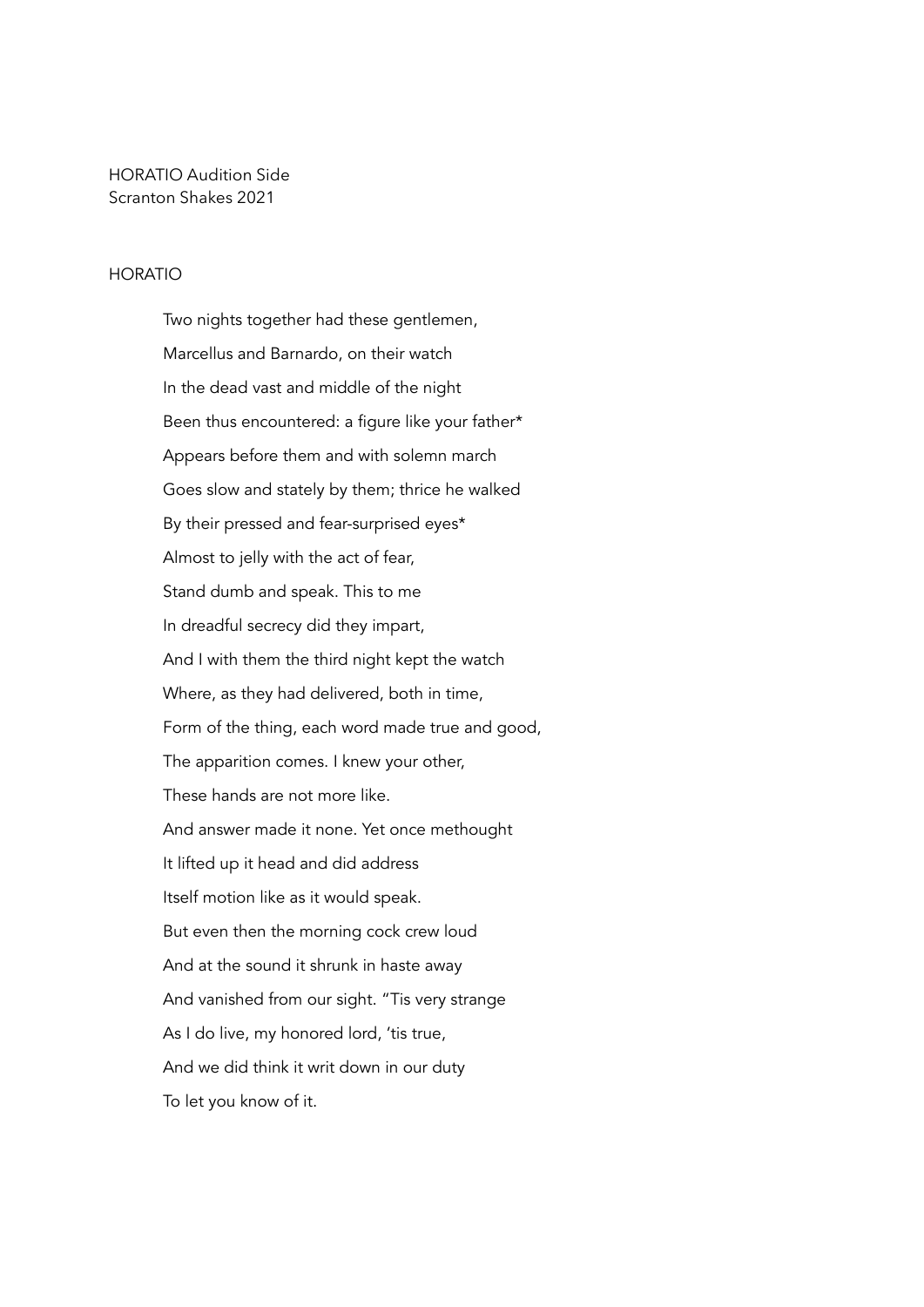## LAERTES Audition Side Scranton Shakes 2021

## LAERTES

Think it no more. For nature crescent does not grow alone In thews and bulk; but as this temple waxes, The inward service of the mind and soul Grows wide withal. Perhaps he loves you now, And now no soil nor cautel doth besmirch The virtue of his will; but you must fear, His greatness weigh'd, his will is not his own; For he himself is subject to his birth. He may not, as unvalued persons do, Carve for himself, for on his choice depends The safety and health of this whole state, And therefore must his choice be circumscrib'd Unto the voice and yielding of that body Whereof he is the head. Then if he says he loves you, It fits your wisdom so far to believe it As he in his particular act and place May give his saying deed; which is no further Than the main voice of Denmark goes withal. Then weigh what loss your honor may sustain If with too credent ear you list his songs, Or lose your heart, or your chaste treasure open To his unmast'red importunity. Fear it, Ophelia, fear it, my dear sister, And keep you in the rear of your affection, Out of the shot and danger of desire. The chariest maid is prodigal enough If she unmask her beauty to the moon. Virtue itself scopes not calumnious strokes. The canker galls the infants of the spring Too oft before their buttons be disclos'd, And in the morn and liquid dew of youth Contagious blastments are most imminent. Be wary then; best safety lies in fear. Youth to itself rebels, though none else near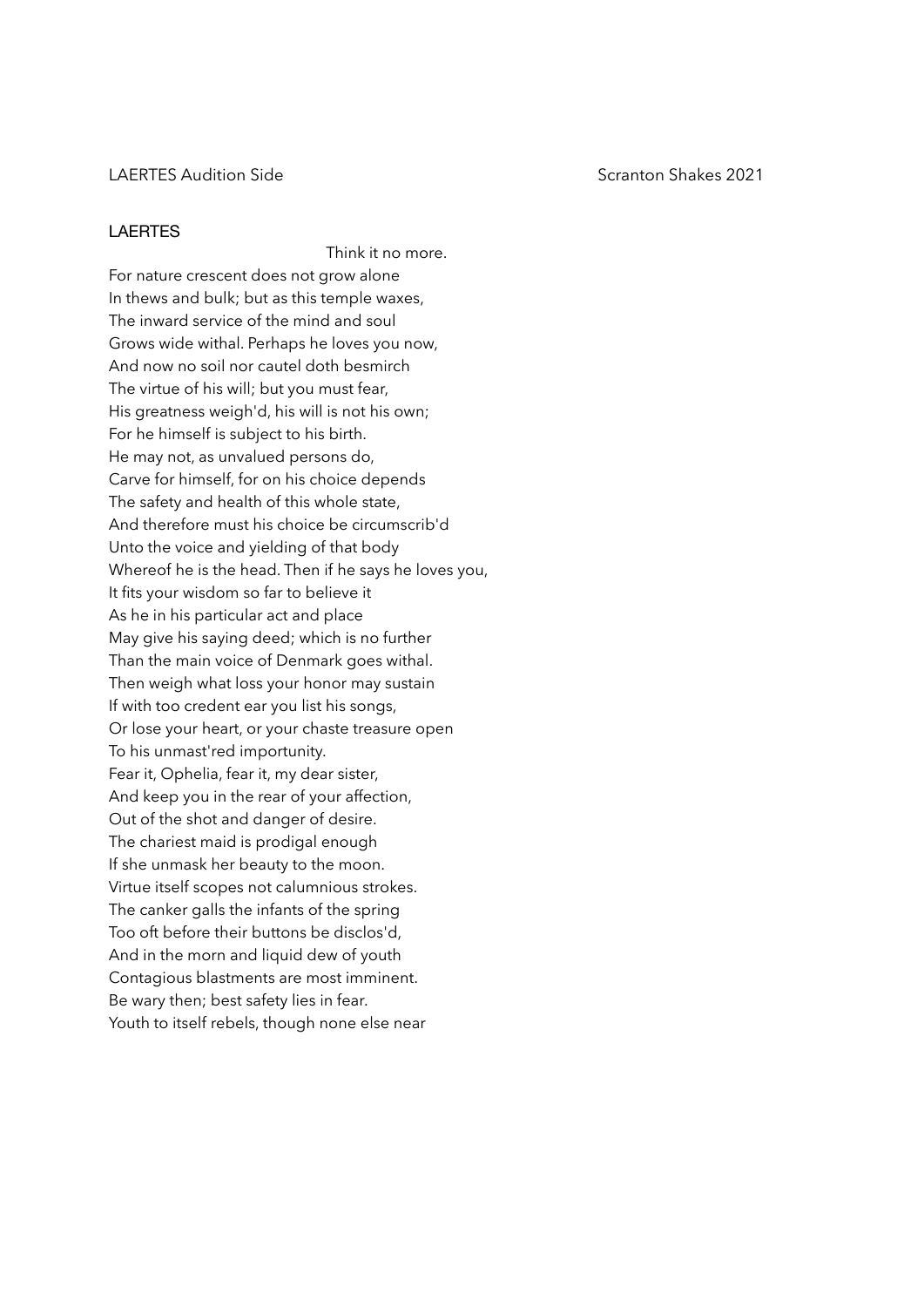# OPHELIA AUDITION SIDE

## **Ophelia**

Oh, what a noble mind is here o'erthrown! The courtier's, soldier's, scholar's, eye, tongue, sword; Th' expectancy and rose of the fair state, The glass of fashion and the mold of form, Th' observed of all observers — quite, quite down! And I — of ladies most deject and wretched That sucked the honey of his music vows — Now see that noble and most sovereign reason Like sweet bells jangled out of tune and harsh, That unmatched form and feature of blown youth Blasted with ecstasy. Oh, woe is me T'have seen what I have seen, see what I see!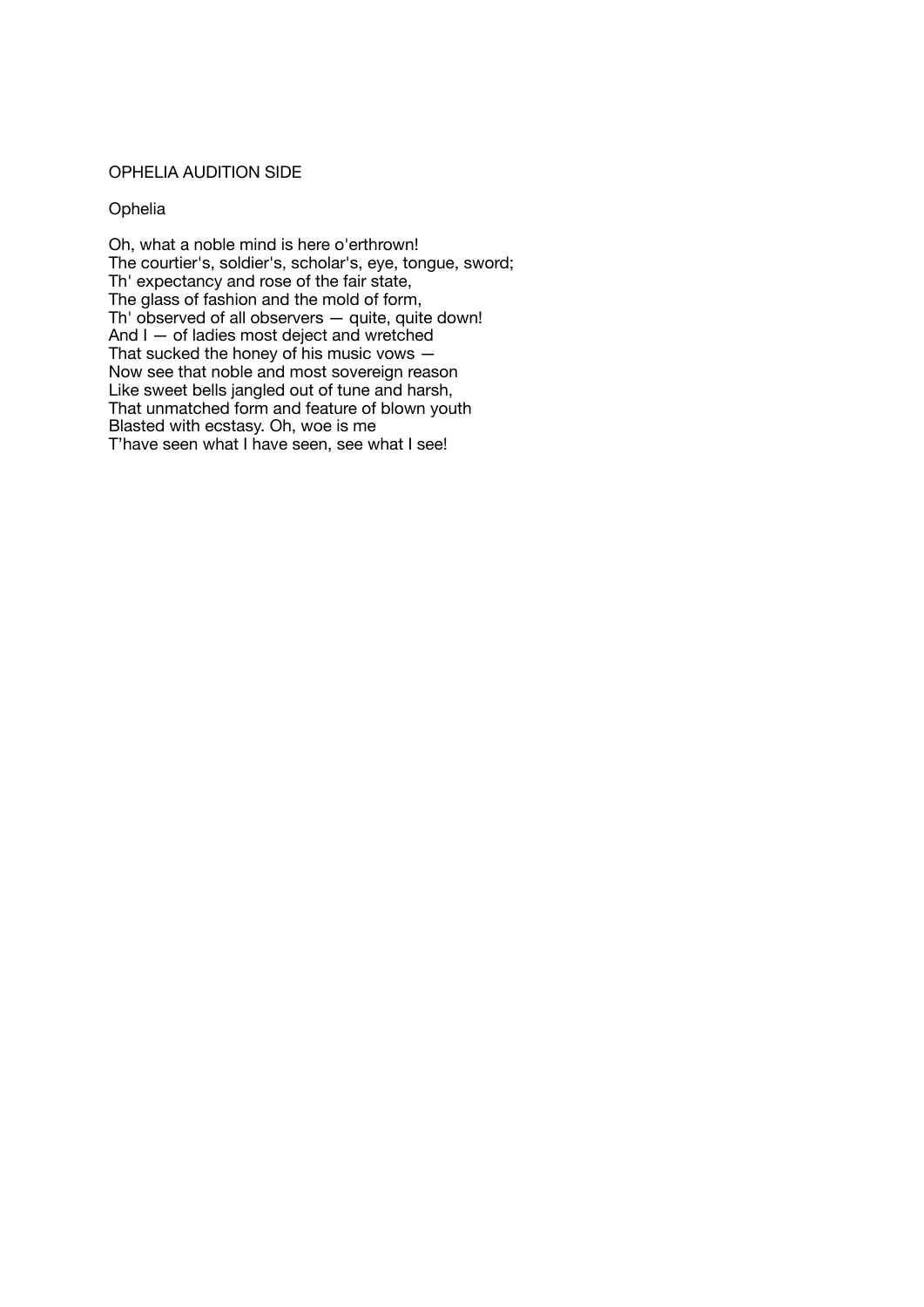PLAYER KING Audition Side Scranton Shakes 2021

# PLAYER KING

I do believe you think what now you speak; But what we do determine oft we break. Purpose is but the slave to memory, Of violent birth, but poor validity; Which now, like fruit unripe, sticks on the tree, But fall unshaken when they mellow be. Most necessary 'tis that we forget To pay ourselves what to ourselves is debt. What to ourselves in passion we propose, The passion ending, doth the purpose lose. The violence of either grief or joy Their own enactures with themselves destroy. Where joy most revels, grief doth most lament; Grief joys, joy grieves, on slender accident. This world is not for aye, nor 'tis not strange That even our loves should with our fortunes change; For 'tis a question left us yet to prove, Whether love lead fortune, or else fortune love. The great man down, you mark his favourite flies, The poor advanc'd makes friends of enemies; And hitherto doth love on fortune tend, For who not needs shall never lack a friend, And who in want a hollow friend doth try, Directly seasons him his enemy. But, orderly to end where I begun, Our wills and fates do so contrary run That our devices still are overthrown; Our thoughts are ours, their ends none of our own. So think thou wilt no second husband wed; But die thy thoughts when thy first lord is dead.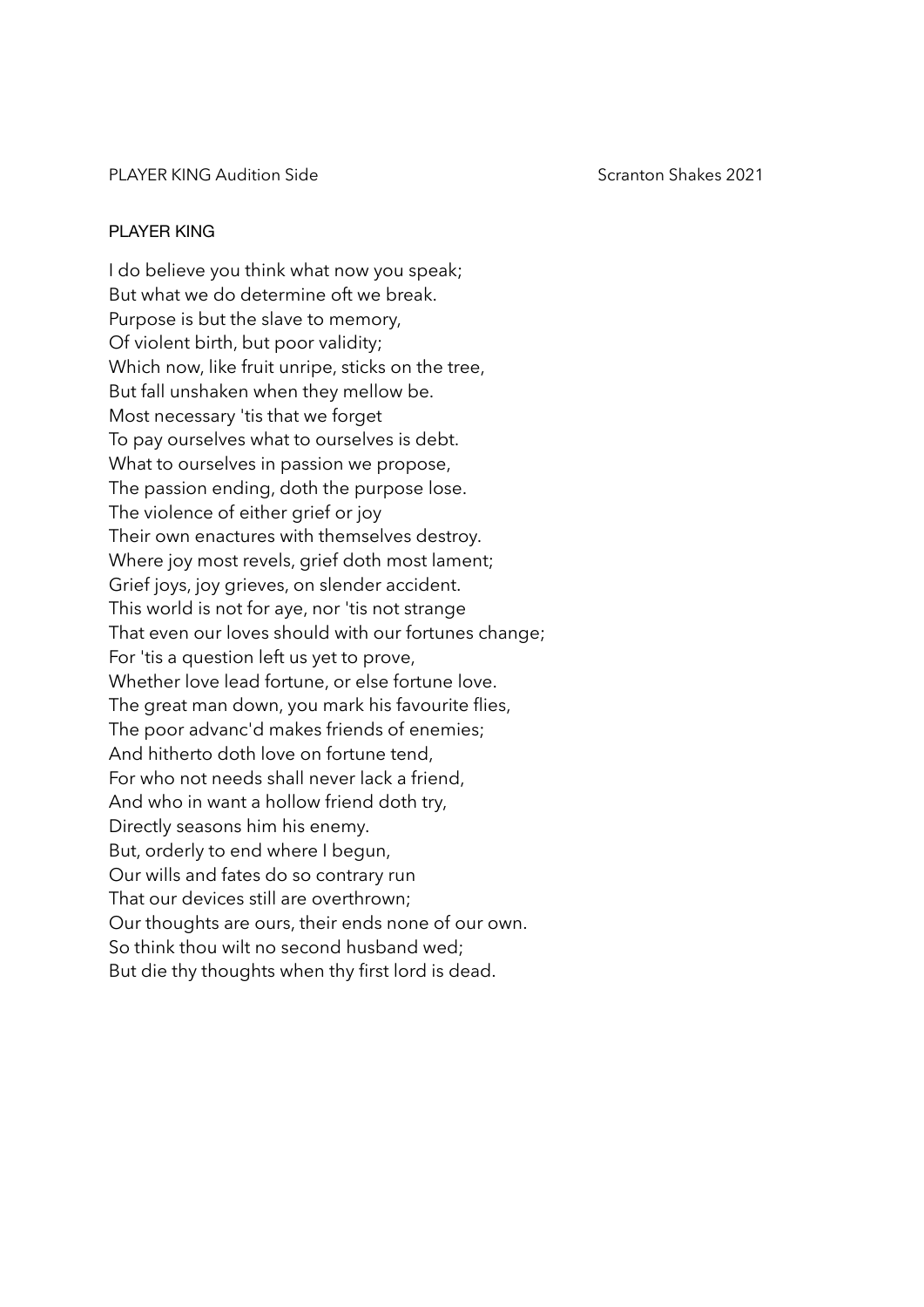# POLONIUS Audition SideScranton Shakes 2021

## **POLONIUS**

Yet here, Laertes? Aboard, aboard, for shame! The wind sits in the shoulder of your sail, And you are stay'd for. There- my blessing with thee! And these few precepts in thy memory Look thou character. Give thy thoughts no tongue, Nor any unproportion'd thought his act. Be thou familiar, but by no means vulgar: Those friends thou hast, and their adoption tried, Grapple them unto thy soul with hoops of steel; But do not dull thy palm with entertainment Of each new-hatch'd, unfledg'd comrade. Beware Of entrance to a quarrel; but being in, Bear't that th' opposed may beware of thee. Give every man thine ear, but few thy voice; Take each man's censure, but reserve thy judgment. Costly thy habit as thy purse can buy, But not express'd in fancy; rich, not gaudy; For the apparel oft proclaims the man, And they in France of the best rank and station Are most select and generous, chief in that. Neither a borrower nor a lender be; For loan oft loses both itself and friend, And borrowing dulls the edge of husbandry. This above all- to thine own self be true, And it must follow, as the night the day, Thou canst not then be false to any man. Farewell. My blessing season this in thee!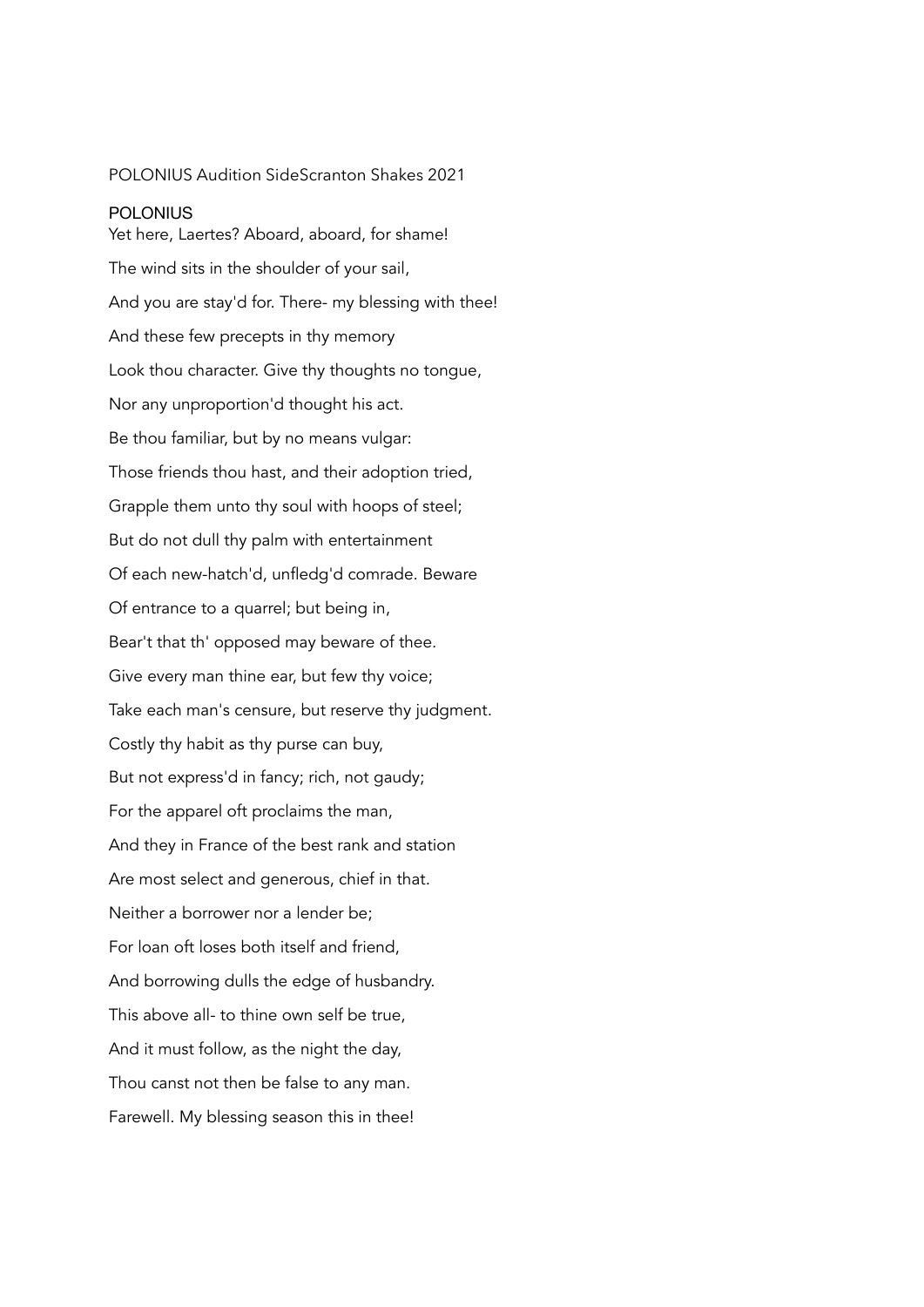# CLAUDIUS Audition Side Scranton Shakes 2021

## SIDE 1 **CLAUDIUS**

O, my offence is rank: it smells to heaven; It hath the primal eldest curse upon't, A brother's murder! Pray can I not, Though inclination be as sharp as will. My stronger guilt defeats my strong intent, And, like a man to double business bound, I stand in pause where I shall first begin, And both neglect. What if this cursed hand Were thicker than itself with brother's blood, Is there not rain enough in the sweet heavens To wash it white as snow? Whereto serves mercy But to confront the visage of offence? And what's in prayer but this twofold force, To be forestalled ere we come to fall, Or pardon'd being down? Then I'll look up; My fault is past. But, O, what form of prayer Can serve my turn? 'Forgive me my foul murder'? That cannot be; since I am still possess'd Of those effects for which I did the murder-My crown, mine own ambition, and my queen. May one be pardon'd and retain th' offence? In the corrupted currents of this world Offence's gilded hand may shove by justice, And oft 'tis seen the wicked prize itself Buys out the law; but 'tis not so above.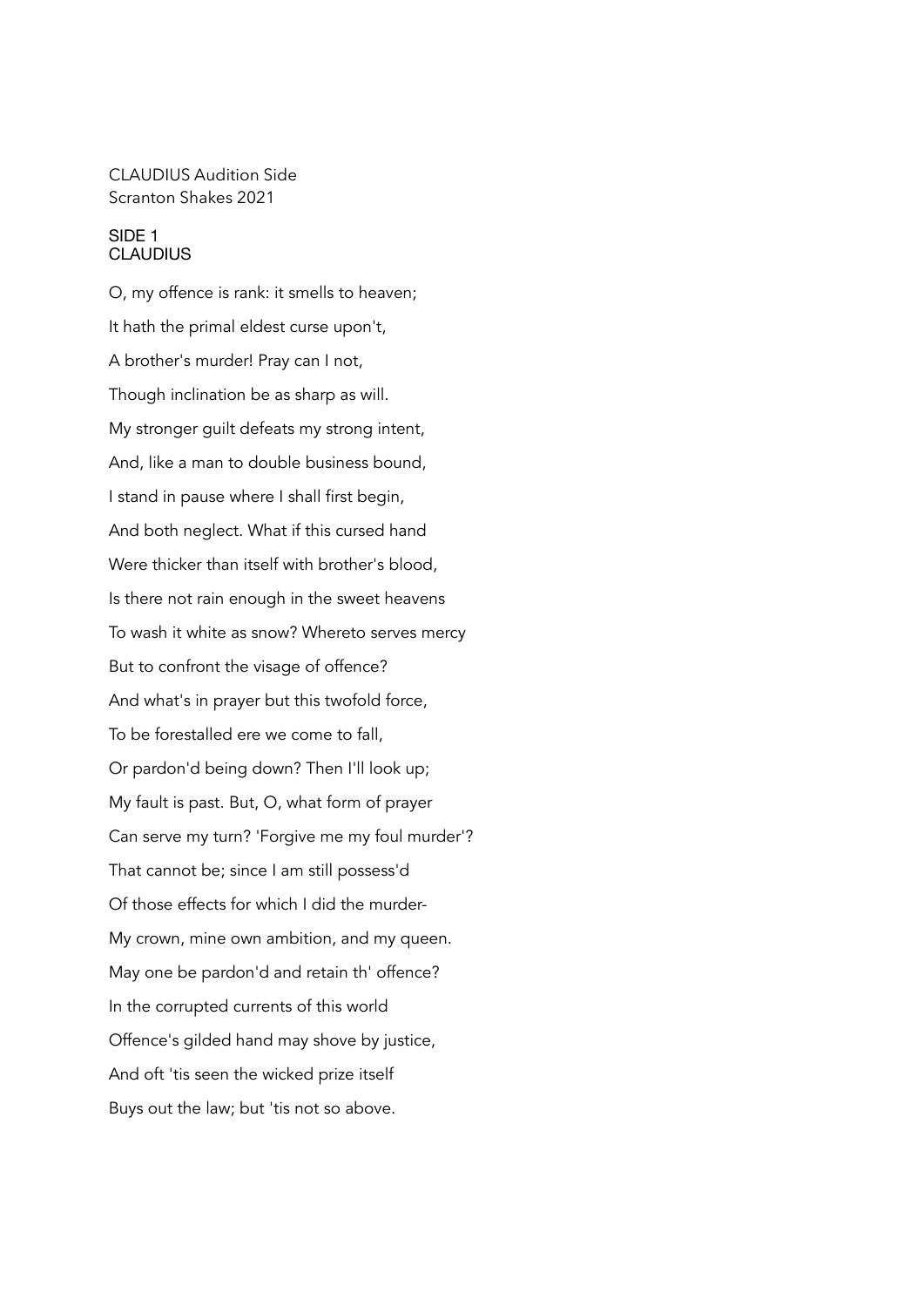There is no shuffling; there the action lies In his true nature, and we ourselves compell'd, Even to the teeth and forehead of our faults, To give in evidence. What then? What rests? Try what repentance can. What can it not? Yet what can it when one cannot repent? O wretched state! O bosom black as death! O limed soul, that, struggling to be free, Art more engaged! Help, angels! Make assay. Bow, stubborn knees; and heart with strings of steel, Be soft as sinews of the new-born babe! All may be well. He kneels.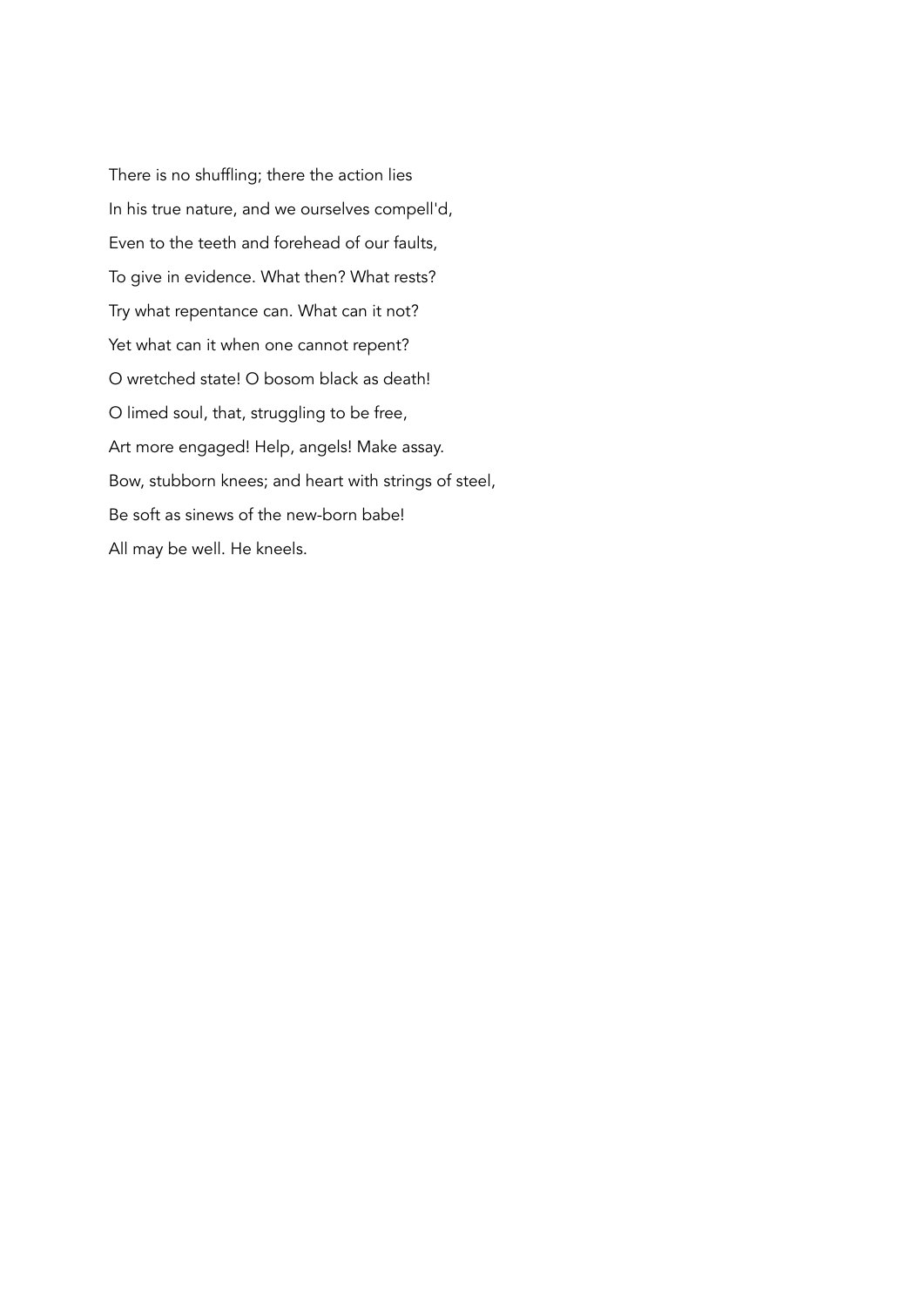# GERTRUDE Audition Side Scranton Shakes 2021

# Gertrude

One woe doth tread upon another's heel, So fast they follow. Your sister's drown'd, Laertes.

## Laertes.Drown'd! O, where?

# Gertrude

There is a willow grows aslant a brook, That shows his hoar leaves in the glassy stream. There with fantastic garlands did she come Of crowflowers, nettles, daisies, and long purples, That liberal shepherds give a grosser name, But our cold maids do dead men's fingers call them. There on the pendant boughs her coronet weeds Clamb'ring to hang, an envious sliver broke, When down her weedy trophies and herself Fell in the weeping brook. Her clothes spread wide And, mermaid-like, awhile they bore her up; Which time she chaunted snatches of old tunes, As one incapable of her own distress, Or like a creature native and indued Unto that element; but long it could not be Till that her garments, heavy with their drink, Pull'd the poor wretch from her melodious lay To muddy death.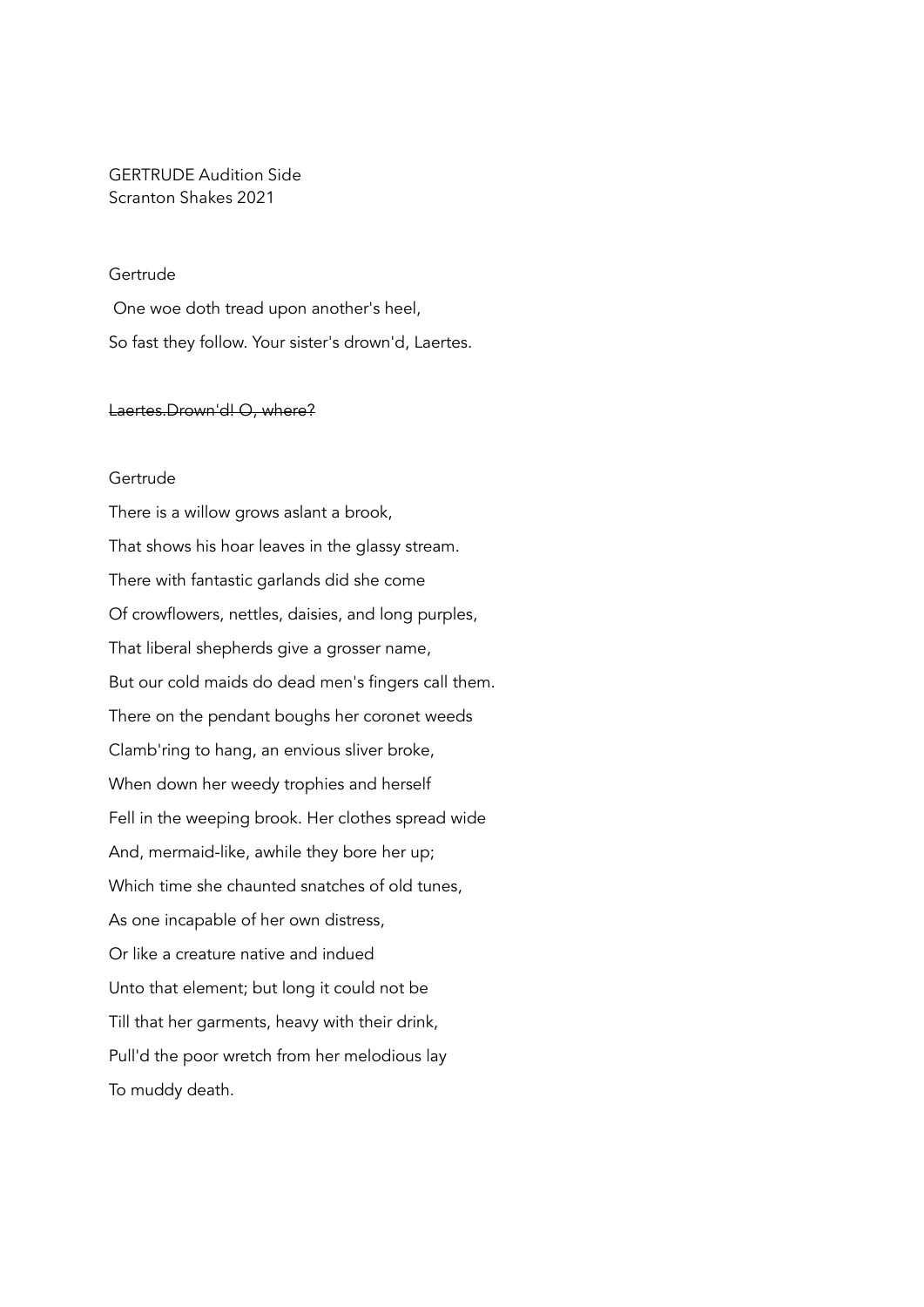# GRAVE DIGGER Audition SideS SCRANT CONSERVERS AND SCRATTED SCRATTED STATES SCRANE SCRANE SHAKES 2021

Hamlet..Whose grave's this, sirrah?

GRAVE DIGGER. Mine, sir. [Sings] O, a pit of clay for to be made For such a guest is meet.3460

Hamlet. I think it be thine indeed, for thou liest in't.

GRAVE DIGGER. You lie out on't, sir, and therefore 'tis not yours. For my part, I do not lie in't, yet it is mine.

Hamlet. Thou dost lie in't, to be in't and say it is thine. 'Tis for the dead, not for the quick; therefore thou liest.

GRAVE DIGGER. 'Tis a quick lie, sir; 'twill away again from me to you.

Hamlet. What man dost thou dig it for?

GRAVE DIGGER. For no man, sir. Hamlet. What woman then?

GRAVE DIGGER. For none neither.

Hamlet. Who is to be buried in't?

GRAVE DIGGER. One that was a woman, sir; but, rest her soul, she's dead.

Hamlet. How absolute the knave is! How long hast thou been a grave-maker?

GRAVE DIGGER. Of all the days i' th' year, I came to't that day that our last king Hamlet overcame Fortinbras.

Hamlet. How long is that since?

GRAVE DIGGER. Cannot you tell that? Every fool can tell that. It was the very day that young Hamlet was born- he that is mad, and sent into England.

Hamlet. Ay, marry, why was be sent into England?

GRAVE DIGGER. Why, because 'a was mad. 'A shall recover his wits there; or, if 'a do not, 'tis no great matter there.

Hamlet. Why?

GRAVE DIGGER. 'Twill not he seen in him there. There the men are as mad as he.

Hamlet. How came he mad?

GRAVE DIGGER. Very strangely, they say.

Hamlet. How strangely?

GRAVE DIGGER. Faith, e'en with losing his wits.

Hamlet. Upon what ground?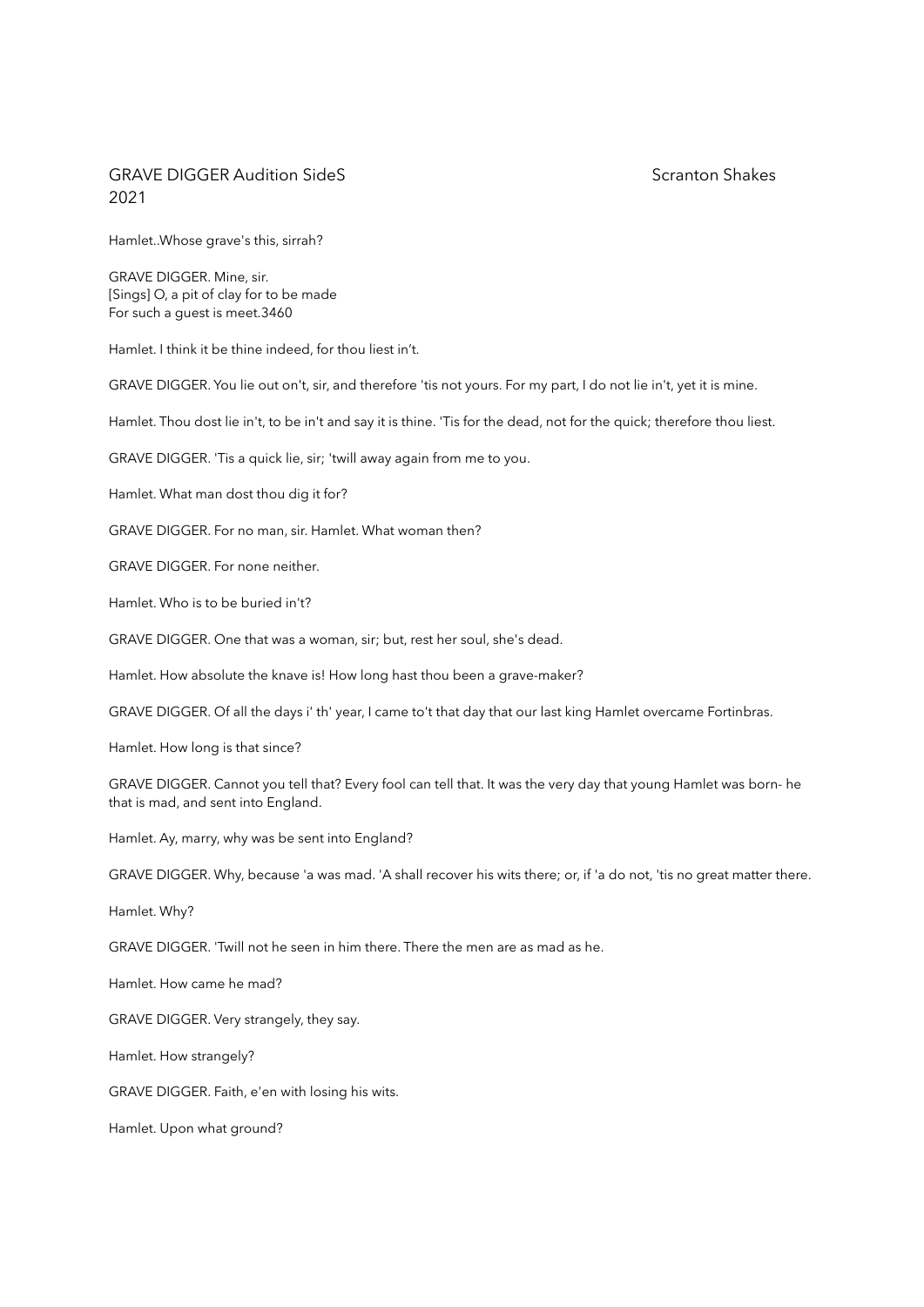GRAVE DIGGER. Why, here in Denmark. I have been sexton here, man and boy thirty years.

Hamlet. How long will a man lie i' th' earth ere he rot?

GRAVE DIGGER. Faith, if 'a be not rotten before 'a die (as we have many pocky corses now-a-days that will scarce hold the laying in, I will last you some eight year or nine year. A tanner will last you nine year.

Hamlet. Why he more than another?

GRAVE DIGGER. Why, sir, his hide is so tann'd with his trade that 'a will keep out water a great while; and your water is a sore decayer of your whoreson dead body. Here's a skull now. This skull hath lien you i' th' earth threeand-twenty years.

Hamlet. Whose was it?

GRAVE DIGGER. A whoreson, mad fellow's it was. Whose do you think it was?

Hamlet. Nay, I know not.

GRAVE DIGGER. A pestilence on him for a mad rogue! 'This same skull, sir, was Yorick's skull, the King's jester.

Hamlet. This?

GRAVE DIGGER. E'en that.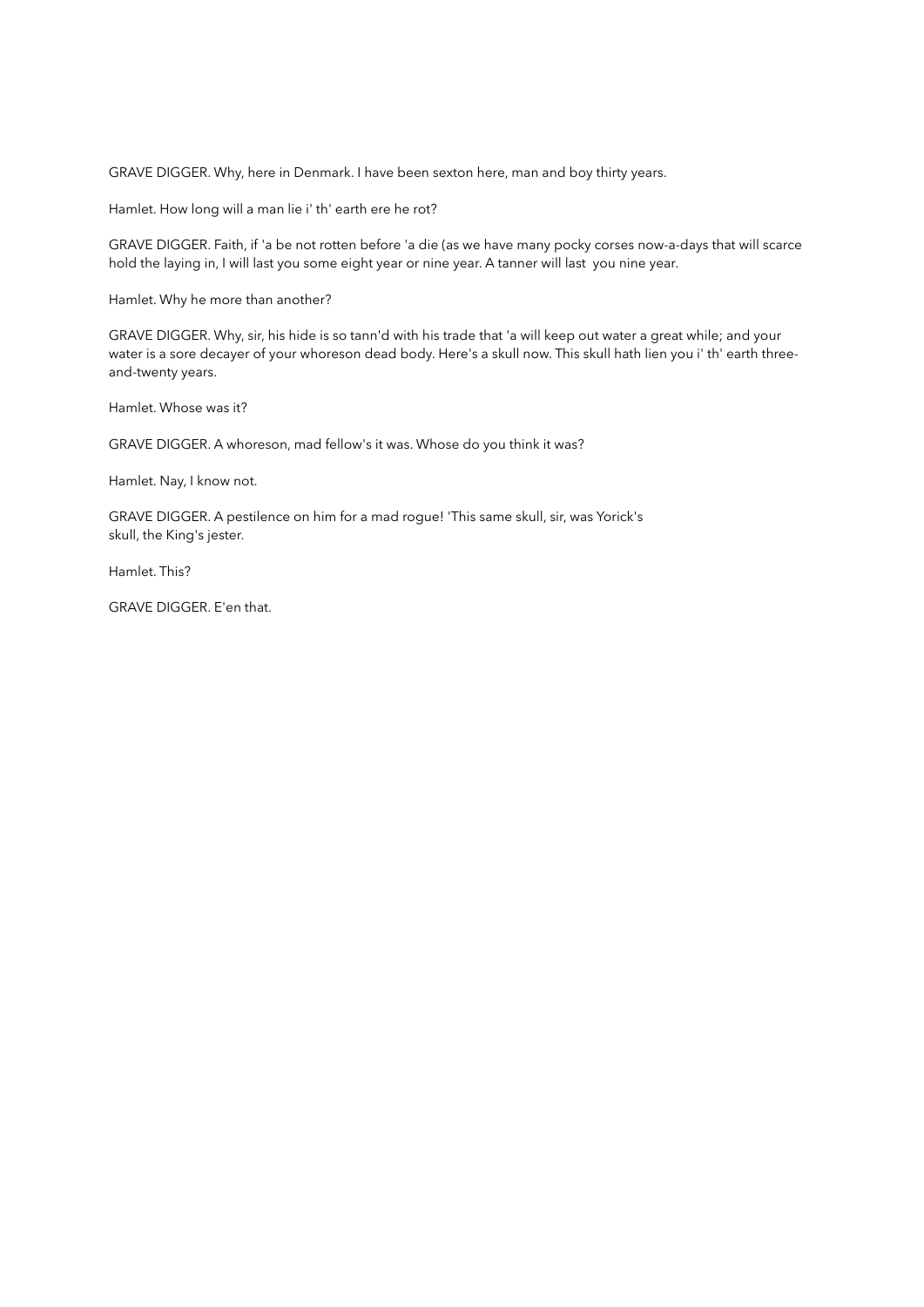# ROSENCRANTZ + GUILDENSTERN Audition SideS Scranton Shakes 2021

(FEEL FREE TO READ BOTH R+G AS THE SAME PERSON OR WITH TWO DIFFERENT CHARACTERIZATIONS )

SIDE 1 Guildenstern. My honour'd lord!

Rosencrantz My most dear lord!

Hamlet My excellent good friends! How dost thou, Guildenstern? Ah, Rosencrantz! Good lads, how do ye both?

Rosencrantz As the indifferent children of the earth.

Guildenstern Happy in that we are not over-happy. On Fortune's cap we are not the very button.

Hamlet Nor the soles of her shoe?

Rosencrantz Neither, my lord.

Hamlet Then you live about her waist, or in the middle of her favours?

Guildenstern Faith, her privates we.

Hamlet In the secret parts of Fortune? O! most true! she is a strumpet. What news ?

Rosencrantz None, my lord, but that the world's grown honest.

Hamlet

Then is doomsday near! But your news is not true. Let me question more in particular. What have you, my good friends, deserved at the hands of Fortune that she sends you to prison hither?

Guildenstern Prison, my lord?

Hamlet Denmark's a prison.

Rosencrantz Then is the world one.

Hamlet